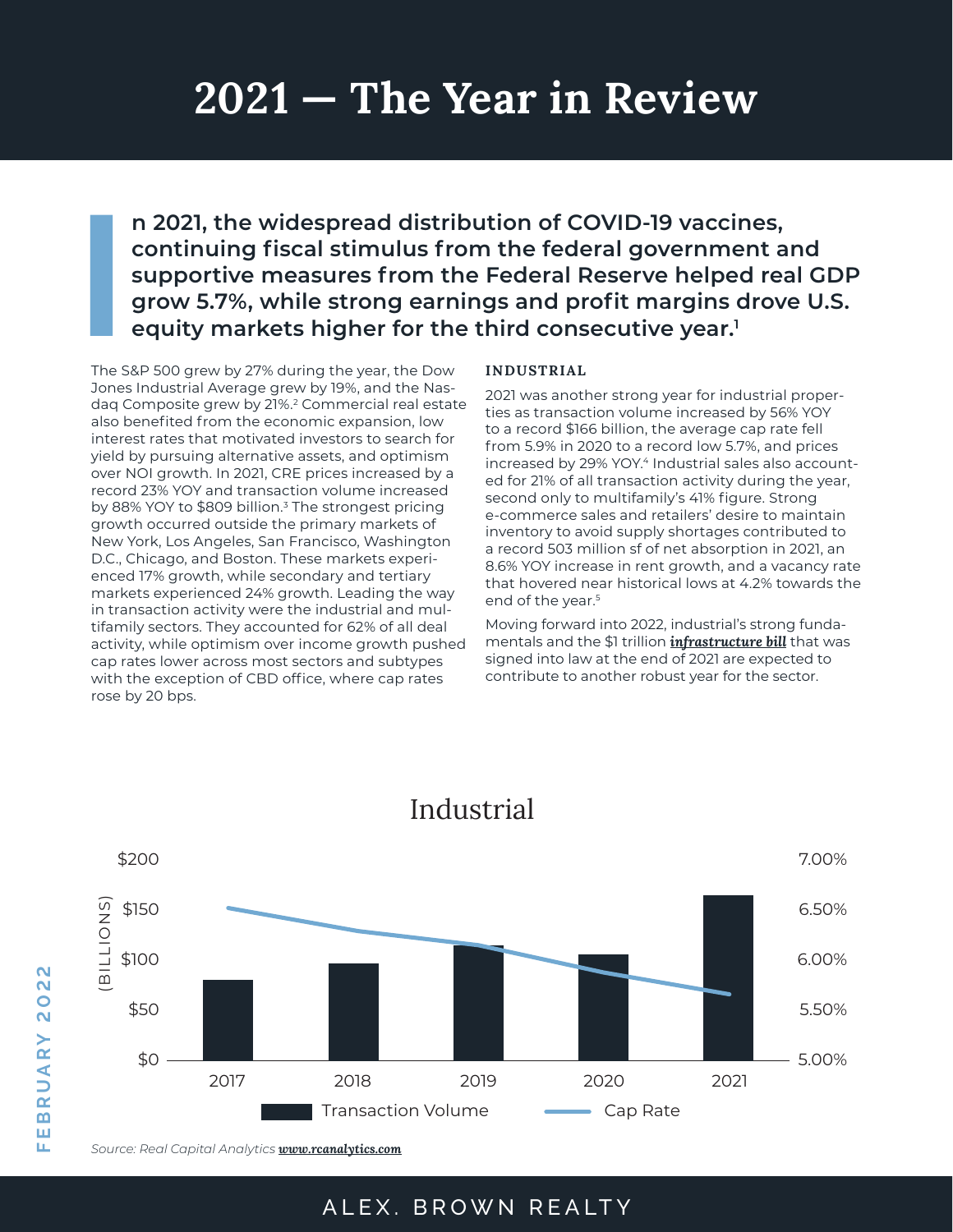#### **MULTIFAMILY**

In 2021, spurred by strong demand from renters who were priced out of the home-buying market because of escalating home prices, multifamily experienced 13.5% asking rent growth YOY and the national occupancy rate was above 95% at the end of the year.6 Multifamily was also the largest, most liquid sector in the commercial real estate market with 41% of all deal activity as transaction volume increased by 128% YOY to \$335 billion. Prices also increased by 24% YOY and cap rates declined from an already low 5% in 2020 to 4.9% in 2021.7 Asking rents grew the most in the South and Southwest regions, reflecting increased migration to these areas due to their lower cost of living relative to expensive coastal markets and the ability of many employees to work remotely instead of in an office. These migration patterns are spurring growth outside of primary markets and contributed to 80% of multifamily's 2021 transaction activity occurring in secondary and tertiary markets. A record number of units were also absorbed during the year. The largest increases in net absorption took place in affordable secondary markets such as Dallas, Houston, Charleston, Savannah, and some metro areas in Florida.8

Moving forward into 2022, CBRE is projecting close to 7% growth in net effective rents for multifamily.<sup>9</sup> This projection is supported by the sector's strong fundamentals, particularly its demand drivers. Higher construction costs in 2022 are expected to slow new housing construction, constraining the supply of new homes and boosting occupier demand for multifamily units in the process. Mortgage rates are also expected to rise in 2022, driving up home buying costs and further stimulating occupier demand for multifamily units.



# Multifamily

*Source: Real Capital Analytics [www.rcanalytics.com](https://www.rcanalytics.com)*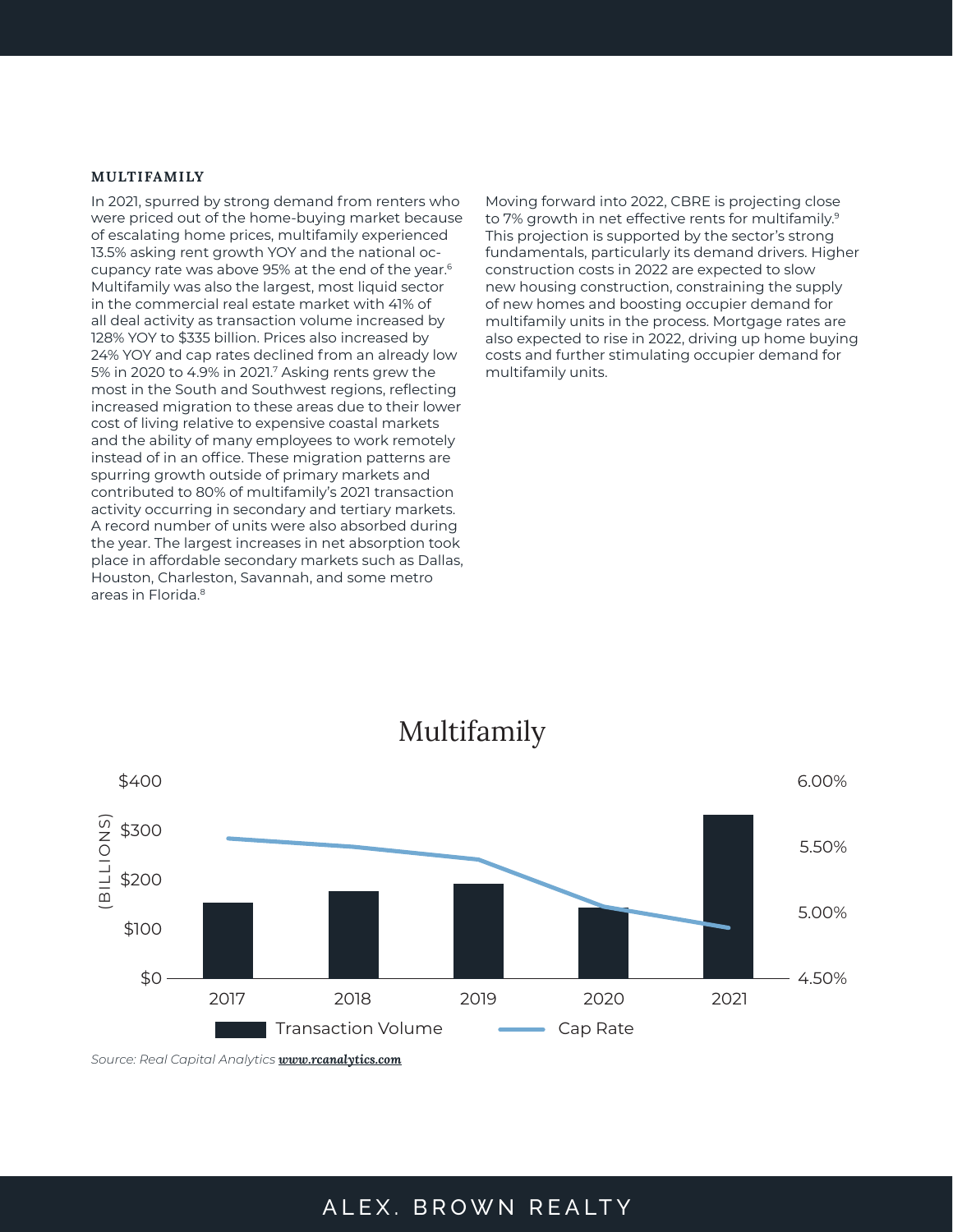#### **RETAIL**

Early in the pandemic, shutdowns and other COVID-19 related restrictions were expected to cause significant distress in the retail sector. And although bankruptcies did occur, retail loans did not default to the extent originally feared, fewer properties entered foreclosure than expected, and the number of CMBS loans in special servicing declined from 17% in December 2020 to 13% in December 2021. Retail did experience a YOY decline in transaction volume through the end of 1Q21, but deal volume accelerated after that and ultimately increased by 88% YOY to \$77 billion by the end of 2021. The average cap rate stayed at 6.5%, prices for retail assets increased by 22% YOY, and leasing activity was on pace to be the sector's highest since 2018.<sup>10</sup> However, despite these positive figures, there was meaningful variation in the performance of retail properties based on their subtype and location. Retail properties in areas with heavy foot traffic that focused on satisfying the needs of local consumers and providing necessities such as food and medicine tended to perform better than outlets that specialized in discretionary goods and were located in areas with less foot traffic. The performance of well-located properties and the positive net absorption that occurred with strip centers, neighborhood centers, and single-tenant retail properties, helped offset poor performances by older malls in challenged markets and retail outlets in areas with little foot traffic.

Looking forward, CBRE is projecting 2% NOI growth for retail in 2022.<sup>11</sup> This growth projection is modest relative to CBRE's outlook for multifamily (8%) and industrial (4%), and is partially due to the ongoing impact of COVID-19. Although vaccines and treatments are now widely available, the virus still presents challenges for retail properties, particularly those that depend on heavy foot traffic and revenue from international tourists. However, aided by government stimulus and a growing economy, U.S. households were able to stockpile nearly \$3 trillion in excess savings in 2021 and this will benefit retail properties in 2022 as consumers draw down these funds.12 Lastly, the bankruptcies that occurred in 2021 have reduced competition in some markets and the retailers that remain in these areas are expected to benefit from this.



Retail

*Source: Real Capital Analytics [www.rcanalytics.com](https://www.rcanalytics.com)*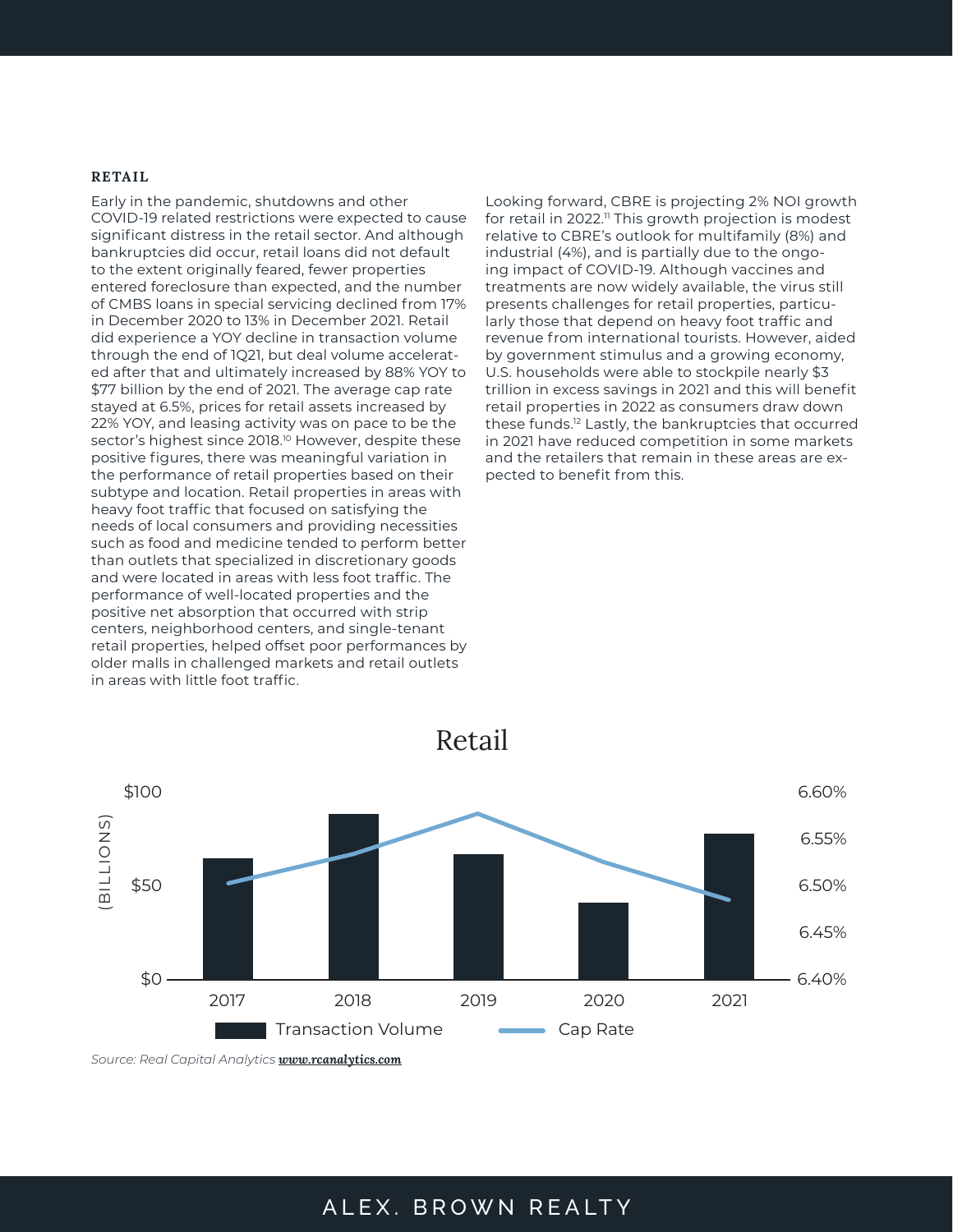#### **OFFICE**

Overall, the office sector ended 2021 on a positive note, but a closer look at the data reveals ongoing challenges and varied performance depending on when the asset was delivered and the market it resides in. With 5.4 million sf of net absorption in 4Q21, the office market recorded positive net absorption for the first time since before the pandemic began. Leasing activity also picked up in 2021, resulting in a 15% YOY increase. However, despite 2021's uptick in leasing activity, it is still nearly 30% below pre-pandemic levels and vacancy rates remain elevated, particularly for older product.<sup>13</sup> In 2021, office transaction volume increased by 57% YOY to \$139 billion, prices increased by 14% YOY, and the average cap rate fell from 6.5% to 6.4%; although the cap rate for CBD office properties actually increased by 20 bps during the year.<sup>14</sup> Furthermore, the emergence of Omicron towards the end of 2021 presented landlords with new leasing challenges as many employers delayed reopening their offices or renewing their leases because of the new COVID-19 variant. Leasing challenges were particularly acute in primary markets, while secondary growth markets such as Austin, Atlanta, Charlotte, Nashville, Phoenix, and Raleigh experienced leasing volumes closer to pre-pandemic levels. Tech companies accounted for 21% of 4Q21's leasing activity and insurance, finance, and law firms also had strong leasing activity; indicating that these industries are anxious to get their employees back to the office. Lastly, office tenants prioritized newer product as 4Q21's vacancy rates declined for properties that have been delivered since 2015, while increasing for older properties.

Moving forward into 2022, CBRE is forecasting a 1.5% decline in NOI and a double-digit vacancy rate for the office sector as employers try to determine how much office space they will need in the future now that hybrid work and remote work arrangements have become more prevalent. Also in 2022, office product in secondary markets that are benefitting from migration patterns and lower rents that can attract businesses are expected to outperform their counterparts in primary markets. Development is particularly strong in Dallas, Austin, Atlanta, Charlotte, Nashville, Miami, and Salt Lake City, indicating investor confidence in these markets. There is also an appetite to convert suitable office properties to lab science and multifamily properties in markets where demand is high for these products. Boston in particular has experienced an increase in office conversions to life science properties, and Philadelphia and Nashville had some of the highest number of office to multifamily conversions in their pipelines towards the end of 2021.



**Office** 

*Source: Real Capital Analytics [www.rcanalytics.com](https://www.rcanalytics.com)*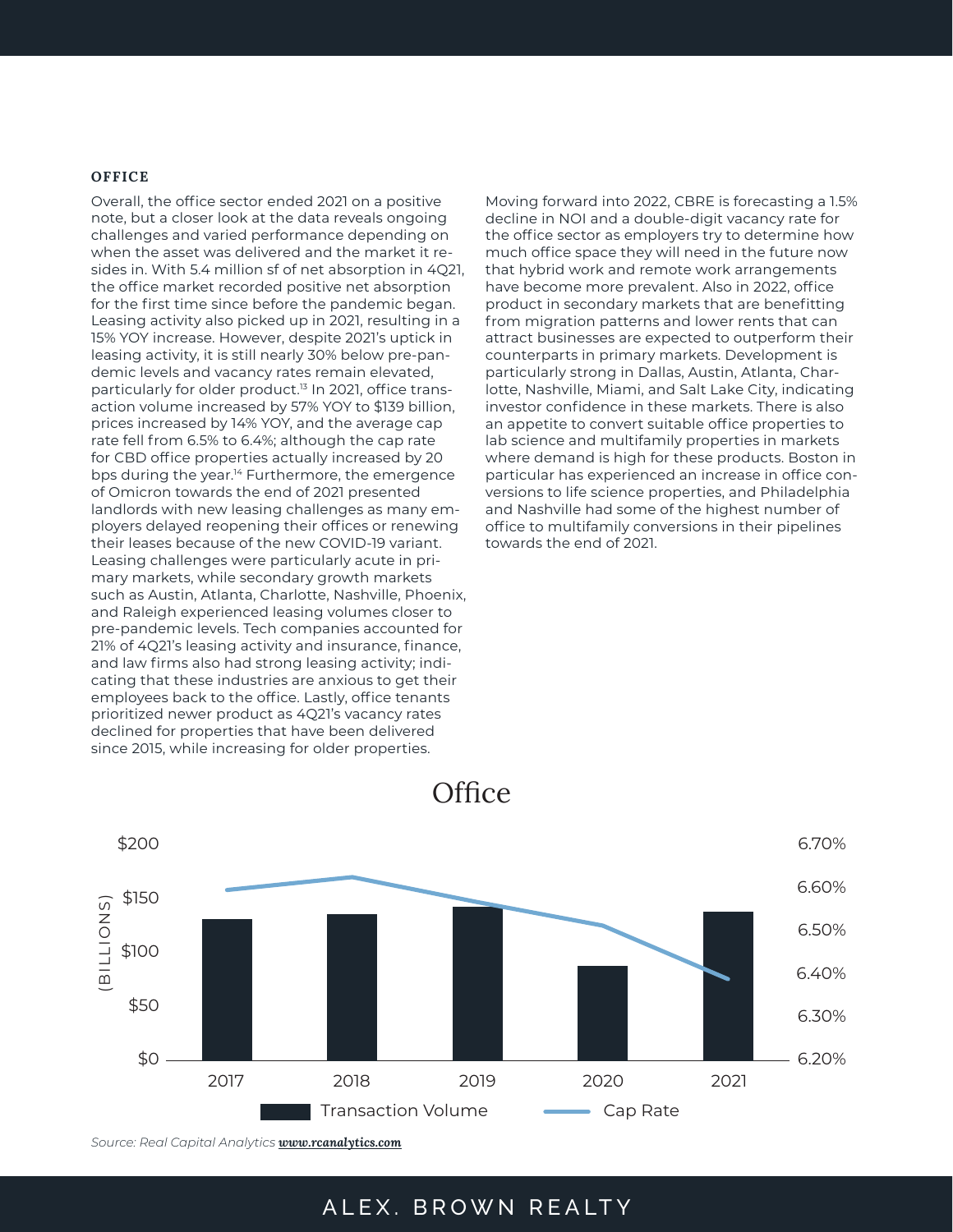#### **HOTELS**

The shutdowns, travel restrictions and other COVID-19 related measures that were implemented when the virus first emerged had a devastating effect on the hotel industry. In 2020, the industry's occupancy rate and revenue per available room (RevPAR) were the lowest ever recorded by the research firm STR, and the average daily room rate (ADR) was the lowest figure reported by STR since 2011. Anticipating that a wave of foreclosures and bankruptcies in the sector would provide a rare opportunity to acquire quality hotel assets at depressed prices, investors poured money into distressed hotel funds. However, widespread distress never occurred, largely because of extensive government stimulus and lenders' willingness to work with borrowers to avoid default and foreclosure. Even so, the hotel sector was still the poorest performing of all the major real estate asset classes in 2020. And while the sector is not out of the woods yet, it did improve in 2021 as COVID-19 vaccines were released, state and local governments began to loosen or eliminate restrictions on movement, and the pace of leisure travel accelerated. These factors helped increase hotel occupancy from 44% in 2020 to 58% in 2021, RevPAR from \$45 in 2020 to \$72 in 2021, and

ADR from \$103 in 2020 to \$125 in 2021. The percentage of CMBS loans in special servicing also fell from 24% in December 2020 to 14% in December 2021, the sector's transaction volume increased by 238% YOY to \$45 billion, the average cap rate declined from 8.8% in 2020 to 8.3% in 2021, and prices increased by 17% YOY as much of the capital that was raised to acquire distressed hotel assets found itself chasing the same pool of well-performing resort properties, extended-stay hotels, and leisure-focused hotels in drive-to markets.

Moving forward into 2022, well-located, leisure-focused, extended-stay, and resort hotels are expected to continue to outperform full-service hotels in urban markets that are more dependent on group sales and business travelers for revenue. There is some pent-up demand for business travel after two years of virtual meetings, but it is not expected to return to pre-pandemic levels during the year. Labor costs are also a concern for full-service hotels that require many employees to operate. Labor shortages led to double-digit wage increases for leisure and hospitality workers in 2021 and additional wage increases may occur in 2022.15



*Source: Real Capital Analytics [www.rcanalytics.com](https://www.rcanalytics.com)*